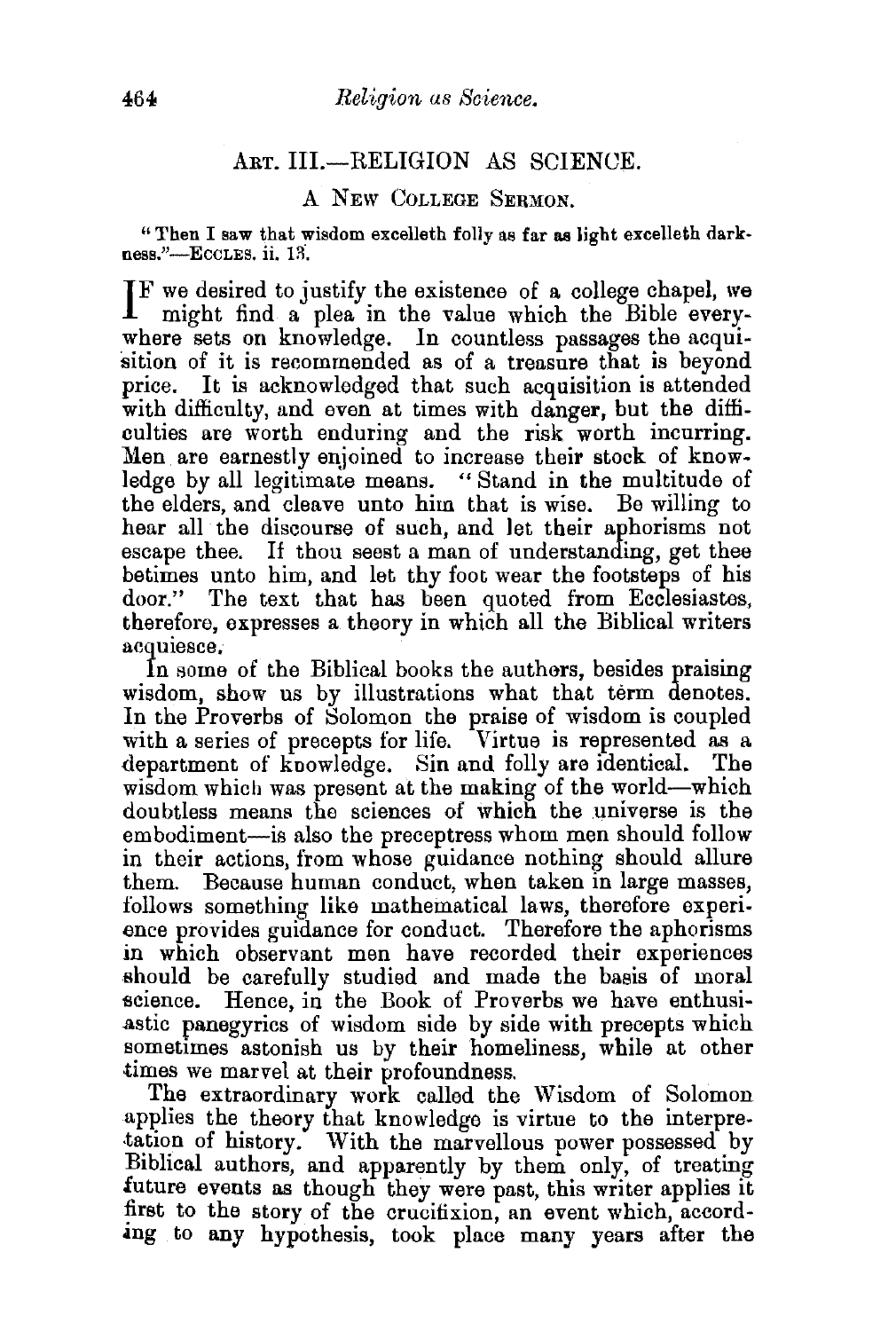writer's time. He attributes the crime perpetrated by the crucifiers to ignorance, and the patience of the Crucified One to knowledge. Had the former but known in that their day the things belonging to their peace ! But they were hidden from their eyes. They thought His life madness and His end dishonourable; but they were in error. And the same key which solves for the author of the Wisdom of Solomon the problem of the crucifixion gives him also the analysis of the other striking events in the history of his race. Noah is aware that the flood is coming, and is prepared for it; so the world is saved because it contains one wise man. Lot knows what fate is going to overtake Sodom ; hence he escapes it. Joseph knows that the laws of God must not be broken; so his resistance of temptation, which leads him in the first place to the prison-house, presently raises him to a throne, and helps him to save a whole country from famine. Knowledge to this writer effects what in the analysis of the author of the Epistle to the Hebrews is effected by faith. Whether the knowledge in question is derived from special revelation or from observation and experiment is to this writer a matter of as little consequence as it would be to Epictetus. Aegisthus was equally warned against the crime which led to his ruin, whether its consequences were known to him from observation or whether the slayer of Argos was specially sent to tell him of them.

The third book in which the importance of knowledge is forced upon us is the Book of Job. The Proverbs tell how men should act; the Book of Job tells us how they do act, and shows them on the stage. The sages of the East are introduced trying to find out the purpose of suffering. The purpose of it, the writer himself tells us, is probation. Man has problems of manv orders set before him to see if he will solve them, and the hardest question is set to the aptest scholar. God's ways in this matter are comparable to those of prudent men. The general who has defeated a powerful enemy is rewarded by being summoned presently to face one who is still more formidable. That is the highest reward that can be given him, and the reward he would best care to receive. The engineer who has spanned an ordinary stream is presently called upon to span the Forth or Niagara, or some day the Channel, or, it may be, the Atlantic itself. The physician who has successfully dealt with an intricate disease is rewarded by being singled out to treat some new and terrible epidemic. That is the answer which revelation and analogy give to the question of suffering. But the whole world, as its views are represented in the Book of Job, is of opinion that children are sent to school not to learn, to be vol.  $xy$ —NEW SERIES, NO. CLIII.  $34$ VOL. XV.--NEW SERIES, NO. CLIII.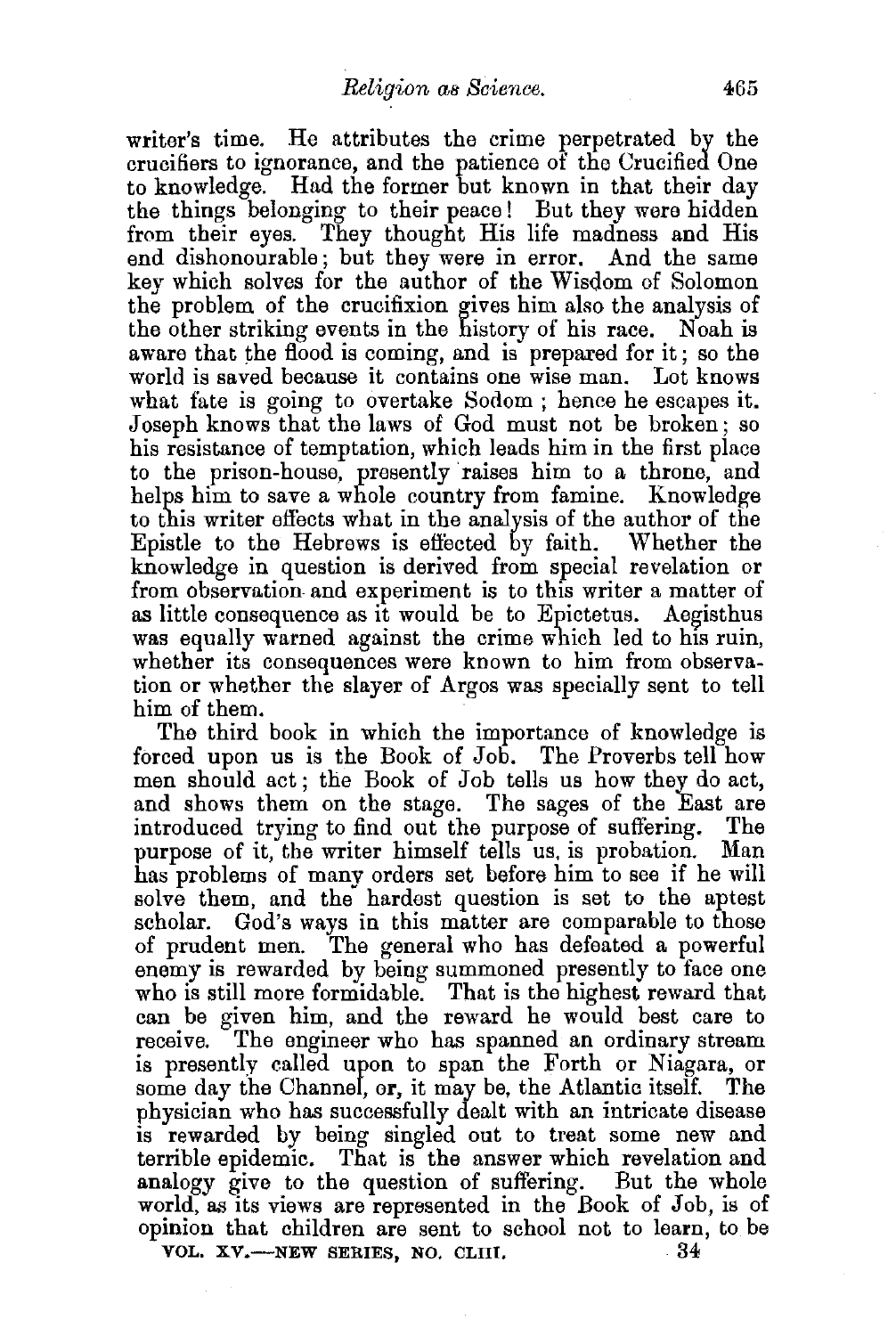trained and tested, but solely in order to get prizes. The prizes are health and wealth and posterity; good conduct will secure them, bad conduct will forfeit them. When, will secure them, bad conduct will forfeit them. therefore, a case is brought before the wise men which con- •flicts with this theory-a case in which the best conduct is rewarded by destitution, disease, and bereavement-how do the sages of the time deal with the question ? Do they discover that their theory must be wrong because it conflicts with experience, and acknowledge that their theory must be abandoned or modified? No; their method is to adhere to their theory and fling experience to the winds. The principle that where experience conflicts with prejudice, experience, and not prejudice, must be set aside, is maintained by all the speakers in Job, the old men who discourse in an archaic and classical tone, and the young man who speaks in a more colloquial style, teeming with modernisms. The argument in Job does not advance because, where no one knows the way to start an inquiry, advance cannot be made.

And then God Himself is introduced speaking, not as He speaks in revelation, but as He speaks in nature. If man would really understand God's ultimate purposes and plans, he is advised to make himself acquainted with some of the simpler processes and methods of Nature. Sound knowledge of even a small part of the plan may help towards understanding the whole. The character of God in nature is to be learnt as the character of a man might be learned-by specimens of conduct, thoroughly understood. So long as the plan of Job's friends was applied to the natural sciences, they made little or no advance. But when men began to register experience and modify their prejudices in accordance with it, they began to grow. The supposition that the orbit of the planets was of necessity circular was at one time as widespread and as firmly believed in as the doctrine that health and wealth are assigned in proportion to good conduct. But when science began to be based on certainties, both propositions were seen to be equally infantile.

From this brief survey of the Wisdom literature, we learn in the first place that the Bible is by no means exclusive as regards what it classes as knowledge. The attainments which it ascribes to Solomon are what we should call scientific attainments, observation of and acquaintance with the order of Nature; yet it is in virtue of that knowledge that he is able to understand the moral problems offered by the government of the world as manifested in history. He also can make a first attempt to bring morals into touch with science. The question discussed in Job is whether it is worth while to serve God or not, whether He is just or unjust in His dealings.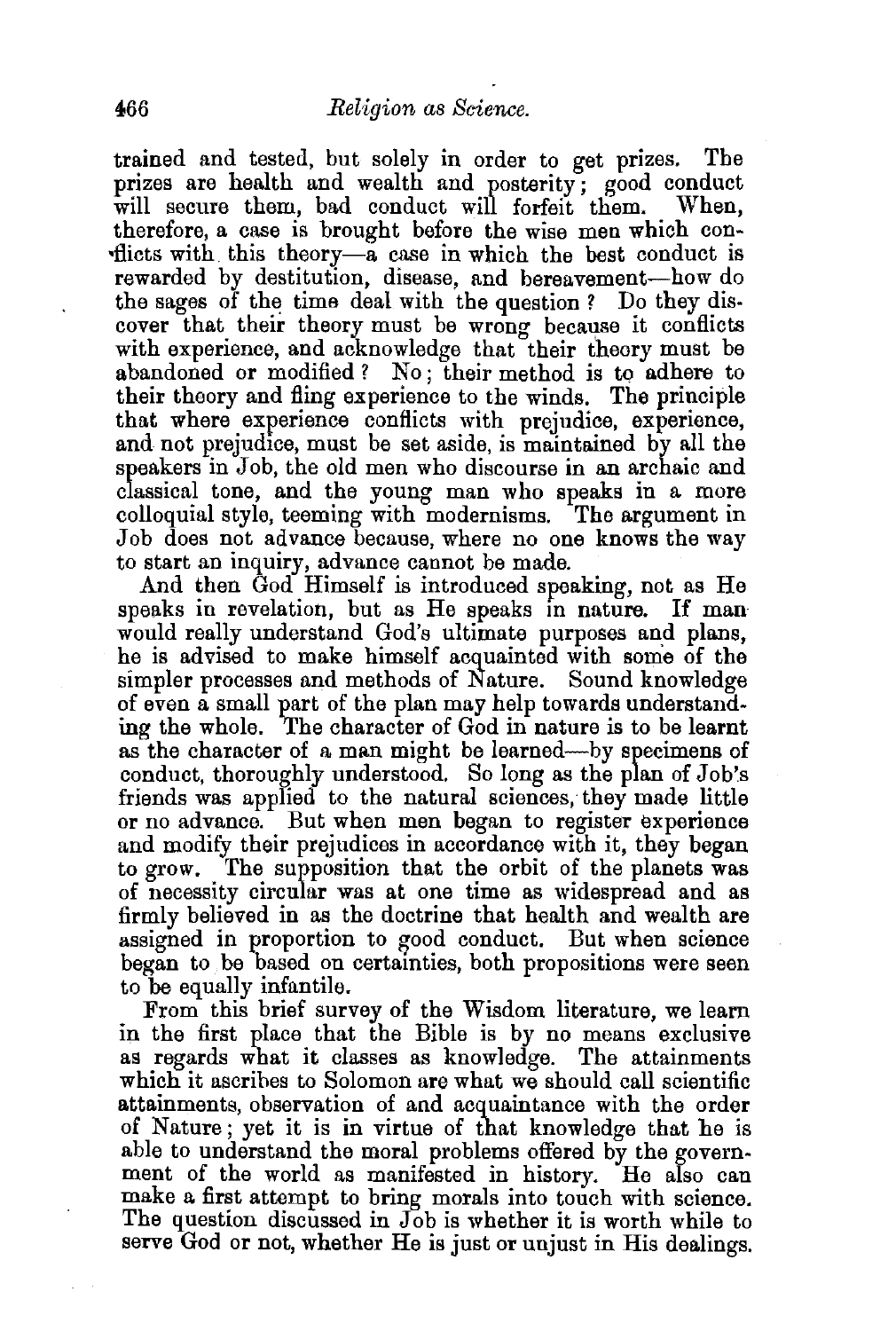And the advice given by that book to him who would handle the problem correctly is to study physical science. The the problem correctly is to study physical science. wisdom of the Bible includes, therefore, whatever is certain 'and correctly observed or reasoned out.

In the second place, it appears that, according to these writers, religion, if it be not identical with knowledge, at least varies directly with it. He who knows most will also be the most religious. The progress of the sciences may at times diverge from the meeting-point with revelation, at times converge towards it, but of their ultimate convergence the writers have no doubt. The true religion throws down a challenge: let everything be scrutinized and registered, and presently he who knows most will believe most. For being shocked at God's justice being called in question, for defending it by accusing the innocent, for making black white and bitter sweet in God's cause, Job's friends not only get no thanks, but are made at the close of the book to atone. God will have no advocacy of that kind, if only on the ground that it is certain in the long-run to lose the case. But if God's cause can be defended on the grounds of science, if from correct observations and deductions some insight can be And the acquisition of knowledge will be acceptable, even if he who produces it is unable to find a place for 1t in the brief for God; for though we ought to know the steps by which our knowledge has been attained, no human being can say whither it will lead.

If the true religion could not afford to offer such a challenge, there would be no hope of its persistence. Whatever depends for its maintenance on the suppression of some evidence, the concealment of some fact, any form of simulation or dissimulation, is doomed. Nature is too homogeneous and too closely connected to allow of the permanent concealment of anything whatever that finds a place in her chain of certainties. Novelists tell us of men and women who have chosen to. be blind for life rather than be conscious of the deformity of those with whom they have elected to live. So long as they could see, that deformity would be confronting them ; but by paying the terrible price of total blindness, they could get rid ·of it. And so when a system would maintain itself in defiance ·of experience, it presently has to demand a similar sacrifice on the part of its devotees. By blinding themselves to some things, they are presently compelled to blind themselves to everything; and though some in any age may be found ready to make this sacrifice, a permanent supply of victims cannot be counted on. Hence the true religion must challenge the world as the Biblical Wisdom writers challenge it. The

 $34 - 2$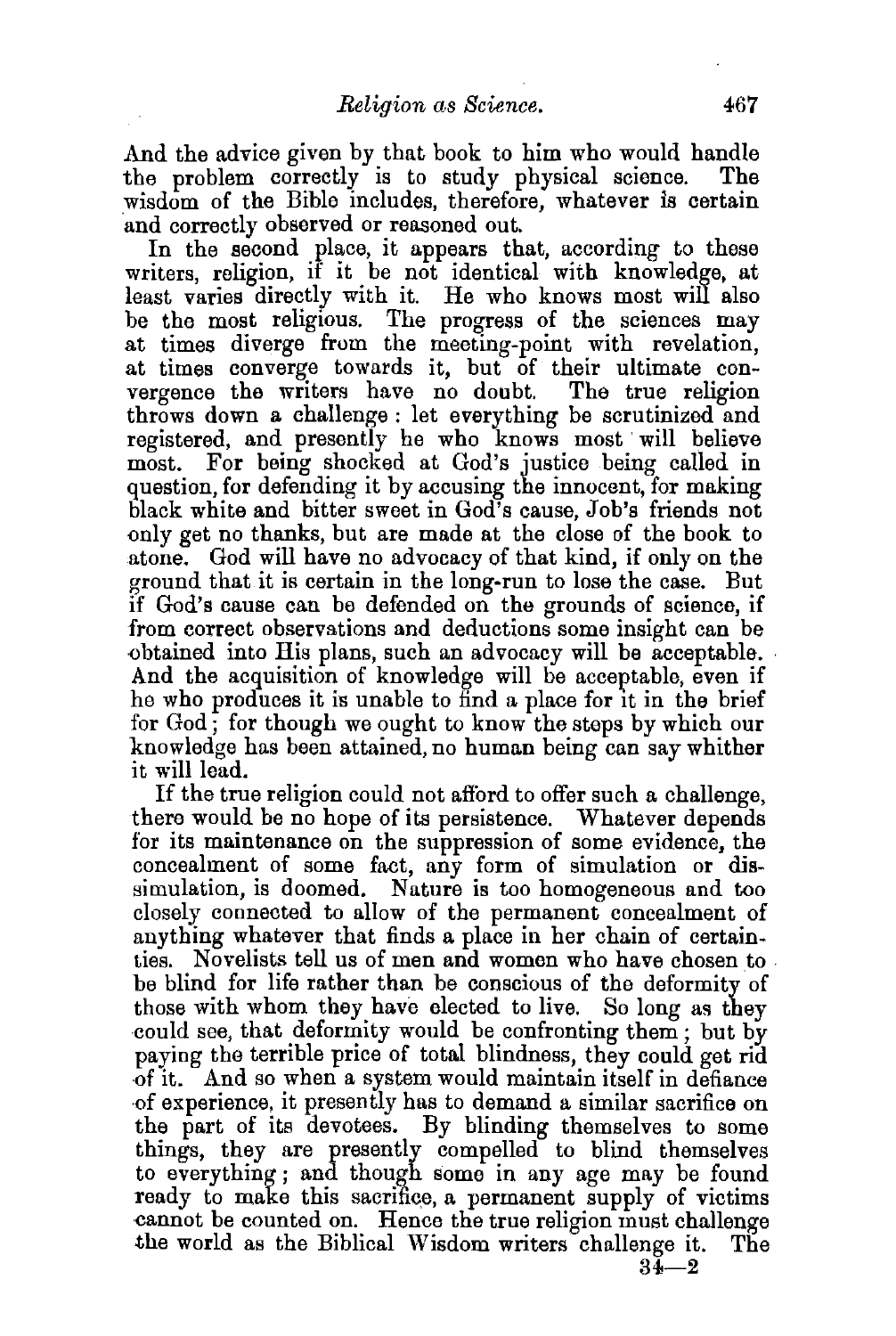reign of the true religion must be conterminous with the reign of light. "They that put their trust in Him," says the author of Wisdom in a brilliant passage, "shall understand the truth, and such as be faithful in love shall wait for Him." The most perfect man, as represented in the Book of Job, gives way at the fourth trial; the most perfect woman gives way at the third. Without the love of God they would have yielded at the first; but the insight into the purposes of God to be acquired by patience grounded on love would have kept them safe through all.

Hence, though religion and knowledge are not the same, there is assuredly the same spirit amid the diversity of gifts. The light that shines within is akin to that which illuminates without. It is misleading and inadequate to describe the spirit of our religion as resignation ; accommodation to experience characterizes it far more. Preparedness for new truths, readiness to accept the light, fearlessness in the presence of man, submissiveness in the presence of Godthese are some of the qualities the cultivation of which has made this country the home of the true religion and of science, too. If we examine what is being said of England now, resignation is not a word that figures in the praise which it is receiving ; they are qualities that are more akin to faith and hope which win admiration greater than uninterrupted success would have won. The scientific virtue of fearlessness in facing the truth earns approbation from which the character of the truth acknowledged scarcely detracts. The commander who telegraphs home that he alone is responsible for a reverse earns thereby as much confidence as a victory would have earned. If men attempt to conceal the truth in order to gratify an interest, confidence is shaken, because it is well known that Nature will not change its face for anyone's gratification ; but those to whom the light is welcome whatever it reveals, whom it neither dazzles nor frightens, are, it is thought, likely to find their way.

We think of the chapel as attached to the college, but perhaps it would be historically, or, at least, ideally truer to think of the college as attached to the chapel. It may be that learning, having been generated by one motive, continues in order to fulfil other objects; but it may be doubted' whether, if the original root were to dry, the branches would still be green and the fruit perennial. The religious interest is so deeply rooted in mankind that it is likely to survive when branches once grafted on to its tree are dead. If, follow ing Christ's advice, we endeavour to estimate the approximation to the truth in various religious systems by the amount that they have done for knowledge, no one would think of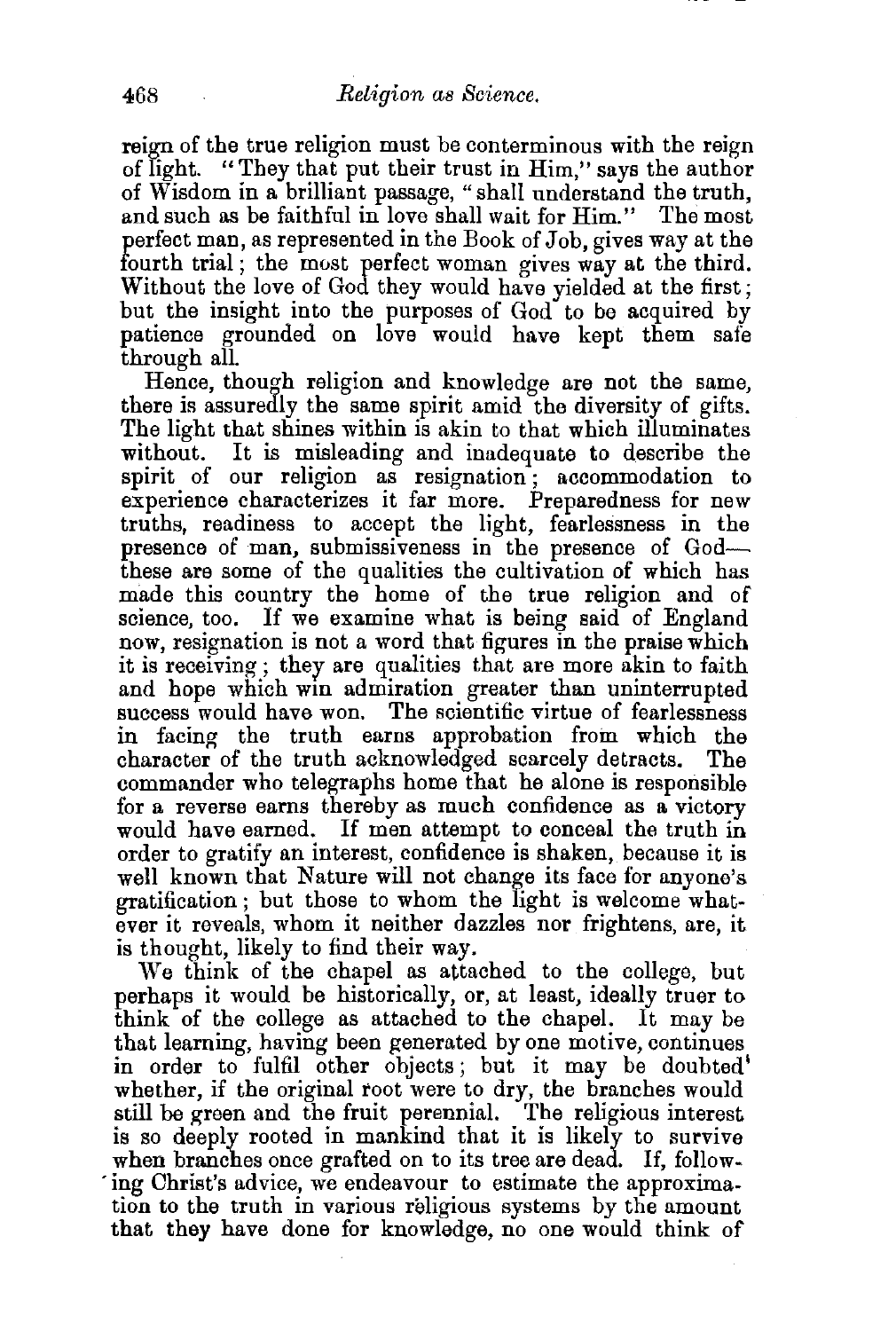mentioning any beside our own. In the studies on which many of us are engaged Christianity, and especially Protestant Christianity, is responsible for the greater part of their progress and development. That there is a science of language, that we can give an intelligent history of the sounds whereby we express our thoughts, that we can interpret the records of the past, is the outcome of the precept, "Go ye into all the world and preach the Gospel to every living creature." That verse is the source of the scholarship of Europe. The love of Christ and the desire to spread His Gospel have braced thousands whom the love of science by itself would never have armed with the courage and patience that have resulted in acquisitions for knowledge as well as triumphs for the Cross. And if we inquire into the origin of those endowments that provide leisure and opportunity for the pursuit of knowledge of the most varied kinds, the cases in which the initial or primary motive for their foundation was not religious will assuredly be a minority. In the case of the little that has been done for the growth of knowledge by other religious systems, the fact that it is so small is what makes its connection with religion unmistakable; the distance from branch to root is so short that every eye can span it. But with ours the growth is so vast that special investigation is required to locate the root. The mass of knowledge is so stupendous that few can perceive how the fear of the Lord was the beginning of it.

That fear of the Lord will also be the satiation with wisdom, we need not doubt. Christ bade men search the Scriptures because they testified of Him, and for centuries men were afraid to search the Scriptures for fear they should be found not to testify; but when they began to search the testimony was not found wanting, and the historical fact that the searching of the Scriptures and obedience to Christ's commands are what generated the sciences gives us faith and confidence that when Christ calls Himself the Truth and the Light we cannot interpret those words too liberally. Those, therefore, who doubt and question are the allies of those who believe, for he who asks the questions is the pioneer for him who finds the answers. And if in God's Word, as in His work, not all is clear and easy, we may believe that in both there is the same benign purpose of enabling man to obtain for him-

self glory out of the works of God.<br>Since, therefore, the light is what we seek, the room in which we worship, just as it was the beginning of the building, so remains an essential part of it, since it is here that we address and listen to Him whose works we are here to learn to search. And in the union of belief and knowledge